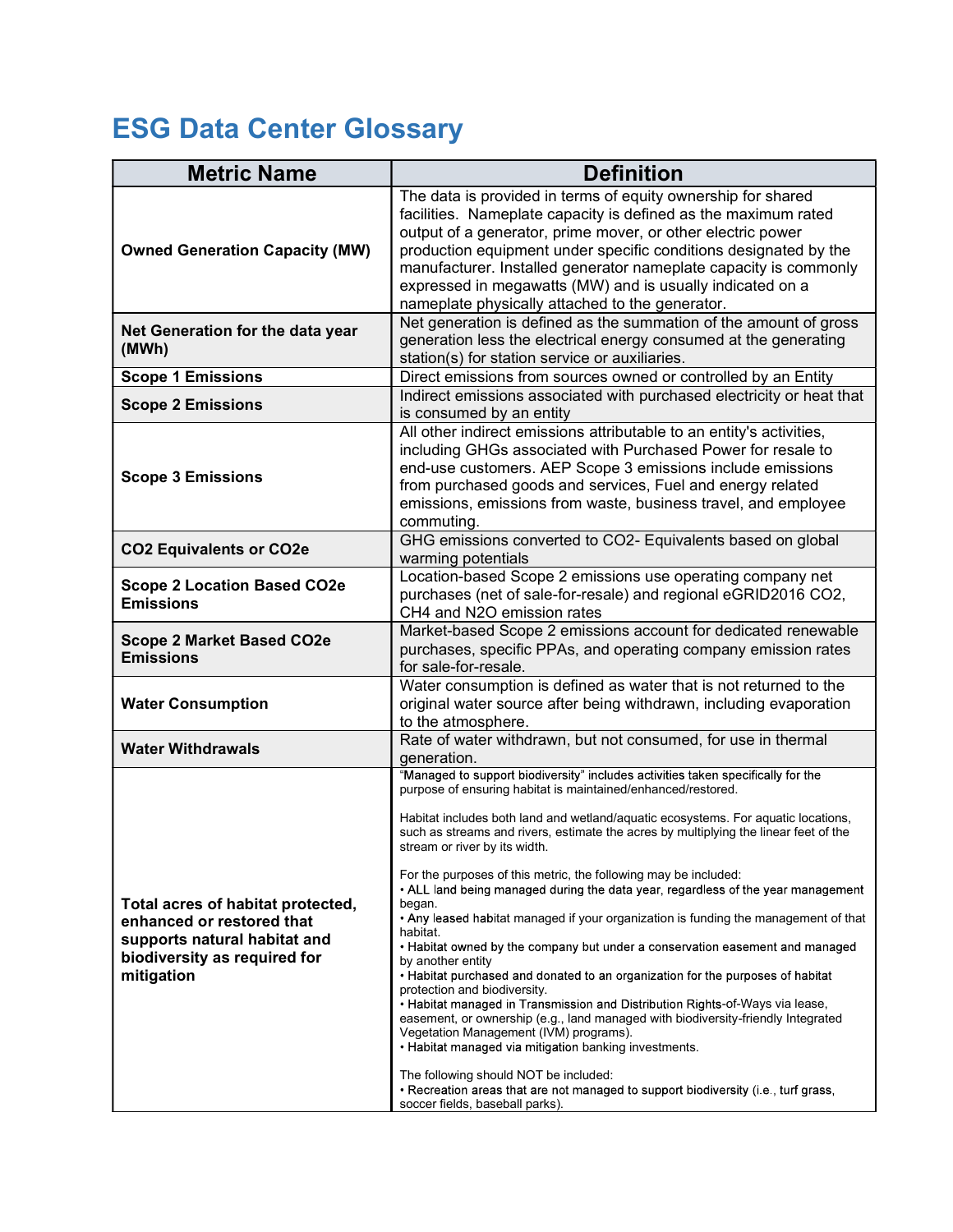|                                                                                                                                                         | • Corporate surplus property where the condition is unknown for the purposes of this<br>metric.                                                                                                                                                                                                                                                            |
|---------------------------------------------------------------------------------------------------------------------------------------------------------|------------------------------------------------------------------------------------------------------------------------------------------------------------------------------------------------------------------------------------------------------------------------------------------------------------------------------------------------------------|
|                                                                                                                                                         | Efforts ARE required by a permit, license, Supplemental Environmental Project, or<br>any other local, state, federal, or provincial requirement/ agreement (e.g., FERC,<br>T&D offsets, US Endangered Species Act, US Clean Water Act).                                                                                                                    |
|                                                                                                                                                         | Managed to support biodiversity" includes activities taken specifically for the purpose<br>of ensuring habitat is maintained/enhanced/restored.                                                                                                                                                                                                            |
|                                                                                                                                                         | Habitat includes both land and wetland/aquatic ecosystems. For aquatic locations,<br>such as streams and rivers, estimate the acres by multiplying the linear feet of the<br>stream or river by its width.                                                                                                                                                 |
| Total acres of habitat protected,<br>enhanced or restored that<br>supports natural habitat and<br>biodiversity voluntarily                              | For the purposes of this metric, the following may be included:<br>• ALL land being managed during the data year, regardless of the year management<br>began.                                                                                                                                                                                              |
|                                                                                                                                                         | • Any leased habitat managed if your organization is funding the management of that<br>habitat.<br>• Habitat owned by the company but under a conservation easement and managed                                                                                                                                                                            |
|                                                                                                                                                         | by another entity.<br>• Habitat purchased and donated to an organization for the purposes of habitat<br>protection and biodiversity.                                                                                                                                                                                                                       |
|                                                                                                                                                         | . Habitat managed in Transmission and Distribution Rights-of-Ways via lease,<br>easement, or ownership (e.g., land managed with biodiversity-friendly Integrated<br>Vegetation Management (IVM) programs).<br>• Habitat managed via mitigation banking investments.                                                                                        |
|                                                                                                                                                         | The following should NOT be included:<br>• Recreation areas that are not managed to support biodiversity (e.g., turf grass,<br>soccer fields, baseball parks, etc.).<br>• Corporate surplus property where the condition is unknown for the purposes of this<br>metric.                                                                                    |
|                                                                                                                                                         | Efforts ARE NOT required by a permit, license, Supplemental Environmental Project,<br>or any other local, state, federal, or provincial requirement/ agreement (e.g., FERC,<br>T&D offsets, US Endangered Species Act, US Clean Water Act).                                                                                                                |
| Total acres of pollinator habitat<br>protected, enhanced or restored<br>that supports natural habitat and<br>biodiversity as required for<br>mitigation | Total number of acres managed to support pollinators (habitat and species).<br>Includes acres that are protected, enhanced, or restored as required for mitigation.                                                                                                                                                                                        |
|                                                                                                                                                         | "Managed to support pollinators" includes activities taken specifically for the purpose<br>of ensuring habitat is maintained/enhanced/restored.                                                                                                                                                                                                            |
|                                                                                                                                                         | For the purposes of this metric, the following may be included:<br>• ALL land being managed during the data year, regardless of the year management<br>began.                                                                                                                                                                                              |
|                                                                                                                                                         | • Any leased habitat managed if your organization is funding the management of that<br>habitat.                                                                                                                                                                                                                                                            |
|                                                                                                                                                         | • Habitat owned by the company but under a conservation easement and managed<br>by another entity<br>• Habitat purchased and donated to an organization for the purposes of habitat                                                                                                                                                                        |
|                                                                                                                                                         | protection and biodiversity.<br>• Habitat managed via mitigation banking investments.<br>• Habitat in right of ways (ROWs) managed by the company to support pollinators<br>(typically accomplished via integrated vegetation management (IVM) with limited<br>and/or target application of herbicides).<br>• Habitat co-located with solar or wind sites. |
|                                                                                                                                                         | The following should NOT be included:<br>. Recreation areas that are not managed to support biodiversity (i.e., soccer fields,<br>baseball parks, etc.).<br>• Corporate surplus property where the condition is unknown for the purposes of this<br>metric.                                                                                                |
|                                                                                                                                                         | Efforts ARE required by a permit, license, Supplemental Environmental Project, or<br>any other local, state, federal, or provincial requirement/ agreement (e.g., FERC,<br>T&D offsets, US Endangered Species Act, US Clean Water Act).                                                                                                                    |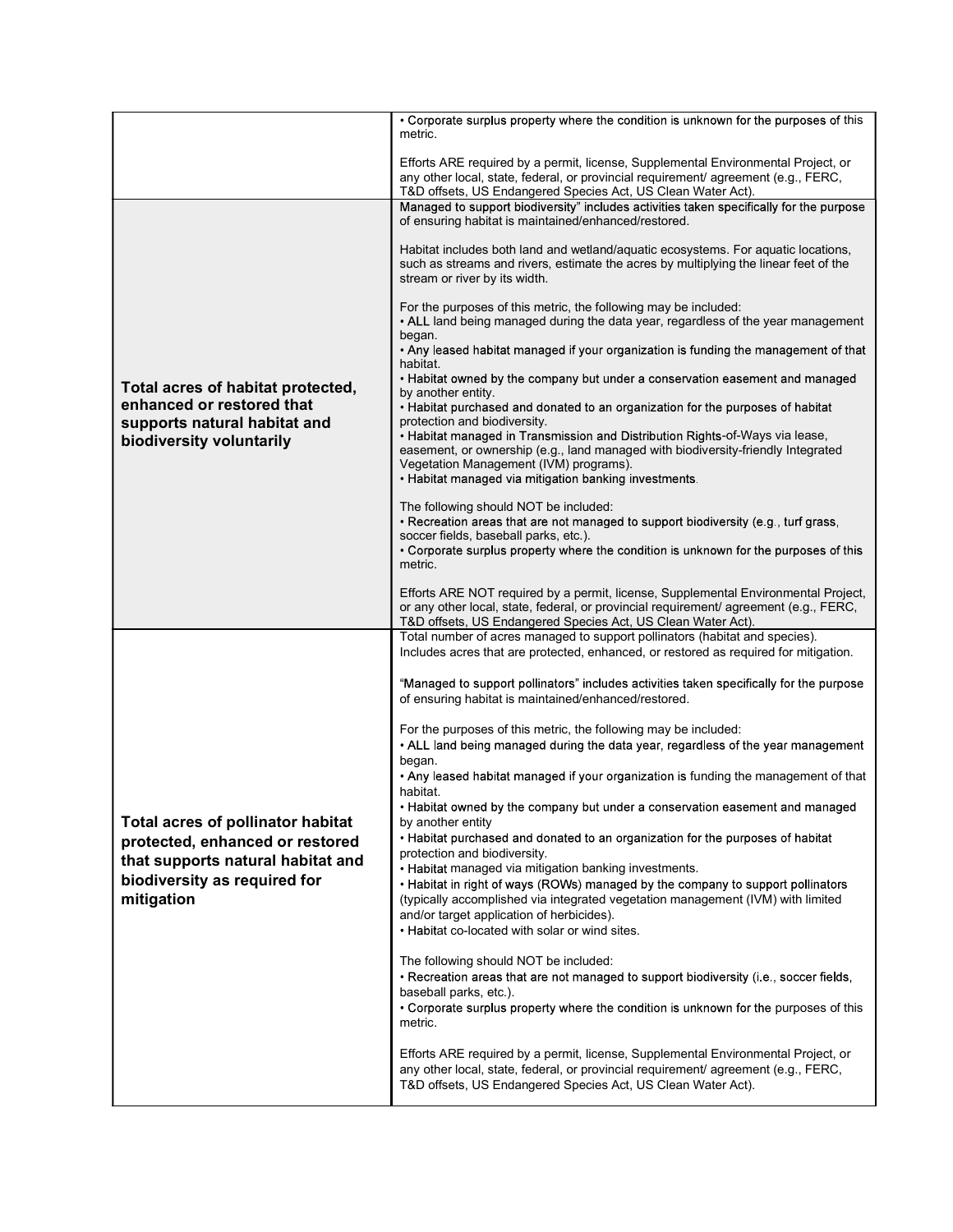| <b>Total acres of pollinator habitat</b><br>protected, enhanced or restored<br>that supports natural habitat and<br>biodiversity as done by voluntary<br>conservation action | Total number of acres managed to support pollinators (habitat and species).<br>Includes acres that are protected, enhanced, or restored VOLUNATRILY.                                                                                                                                                                                                                                                                                                                          |
|------------------------------------------------------------------------------------------------------------------------------------------------------------------------------|-------------------------------------------------------------------------------------------------------------------------------------------------------------------------------------------------------------------------------------------------------------------------------------------------------------------------------------------------------------------------------------------------------------------------------------------------------------------------------|
|                                                                                                                                                                              | "Managed to support pollinators" includes activities taken specifically for the purpose<br>of ensuring habitat is maintained/enhanced/restored.                                                                                                                                                                                                                                                                                                                               |
|                                                                                                                                                                              | For the purposes of this metric, the following may be included:<br>• ALL land being managed during the data year, regardless of the year management                                                                                                                                                                                                                                                                                                                           |
|                                                                                                                                                                              | began.<br>. Any leased habitat managed if your organization is funding the management of that<br>habitat.                                                                                                                                                                                                                                                                                                                                                                     |
|                                                                                                                                                                              | • Habitat owned by the company but under a conservation easement and managed<br>by another entity                                                                                                                                                                                                                                                                                                                                                                             |
|                                                                                                                                                                              | • Habitat purchased and donated to an organization for the purposes of habitat<br>protection and biodiversity.<br>• Habitat managed via mitigation banking investments.                                                                                                                                                                                                                                                                                                       |
|                                                                                                                                                                              | • Habitat in right of ways (ROWs) managed by the company to support pollinators<br>(typically accomplished via integrated vegetation management (IVM) with limited<br>and/or target application of herbicides).<br>. Habitat co-located with solar or wind sites.                                                                                                                                                                                                             |
|                                                                                                                                                                              | The following should NOT be included:<br>• Recreation areas that are not managed to support biodiversity (i.e., soccer fields,<br>baseball parks, etc.).                                                                                                                                                                                                                                                                                                                      |
|                                                                                                                                                                              | • Corporate surplus property where the condition is unknown for the purposes of this<br>metric.                                                                                                                                                                                                                                                                                                                                                                               |
|                                                                                                                                                                              | Efforts ARE NOT required by a permit, license, Supplemental Environmental Project,<br>or any other local, state, federal, or provincial requirement/ agreement (e.g., FERC,<br>T&D offsets, US Endangered Species Act, US Clean Water Act).                                                                                                                                                                                                                                   |
| System average interruption<br>duration index (SAIDI) (Minutes)                                                                                                              | Average duration of planned and unplanned system interruptions<br>per utility customer served during the data year.                                                                                                                                                                                                                                                                                                                                                           |
| System average interruption<br>frequency index (SAIFI) - Number<br>of interruptions                                                                                          | Average number of interruptions that a customer would experience<br>during the data year                                                                                                                                                                                                                                                                                                                                                                                      |
| <b>Customer average interruption</b><br>duration index (CAIDI) (Minutes)                                                                                                     | Average duration of planned and unplanned interruptions (i.e.,<br>average restoration time) during the data year.                                                                                                                                                                                                                                                                                                                                                             |
| <b>Customer average interruption</b>                                                                                                                                         | Average number of interruptions per customer interrupted during                                                                                                                                                                                                                                                                                                                                                                                                               |
| frequency (CAIFI) (Minutes)                                                                                                                                                  | the data year.<br>The ratio of the total number of customer hours or minutes that                                                                                                                                                                                                                                                                                                                                                                                             |
| <b>Average System Availability Index</b><br>(ASAI)                                                                                                                           | service was available during a given time period to the total<br>customer hours or minutes demanded.                                                                                                                                                                                                                                                                                                                                                                          |
| <b>Incremental Annual Electricity</b><br><b>Savings from Energy Efficiency</b><br><b>Measures (MWh)</b>                                                                      | Incremental Annual Savings for the reporting year are those<br>changes in energy use caused in the current reporting year by: (1)<br>new participants in DSM programs that operated in the previous<br>reporting year, and (2) participants in new DSM programs that<br>operated for the first time in the current reporting year. A "New<br>program" is a program for which the reporting year is the first year<br>the program achieved savings, regardless of when program |
|                                                                                                                                                                              | development and expenditures began.                                                                                                                                                                                                                                                                                                                                                                                                                                           |
| <b>Incremental Annual Investment in</b><br><b>Electric Energy Efficiency</b><br>Programs (nominal dollars)                                                                   | Total annual investment in electric energy efficiency programs as<br>reported to EIA.                                                                                                                                                                                                                                                                                                                                                                                         |
|                                                                                                                                                                              | Number of electric smart meters installed at end-use customer<br>locations, divided by number of total electric meters installed at                                                                                                                                                                                                                                                                                                                                           |
| <b>Percent of Total Electric</b><br><b>Customers with Smart Meters (at</b>                                                                                                   | end-use customer locations. Smart meters are defined as                                                                                                                                                                                                                                                                                                                                                                                                                       |
| end of year)                                                                                                                                                                 | electricity meters that measure and record usage data at a<br>minimum, in hourly intervals, and provide usage data to both                                                                                                                                                                                                                                                                                                                                                    |